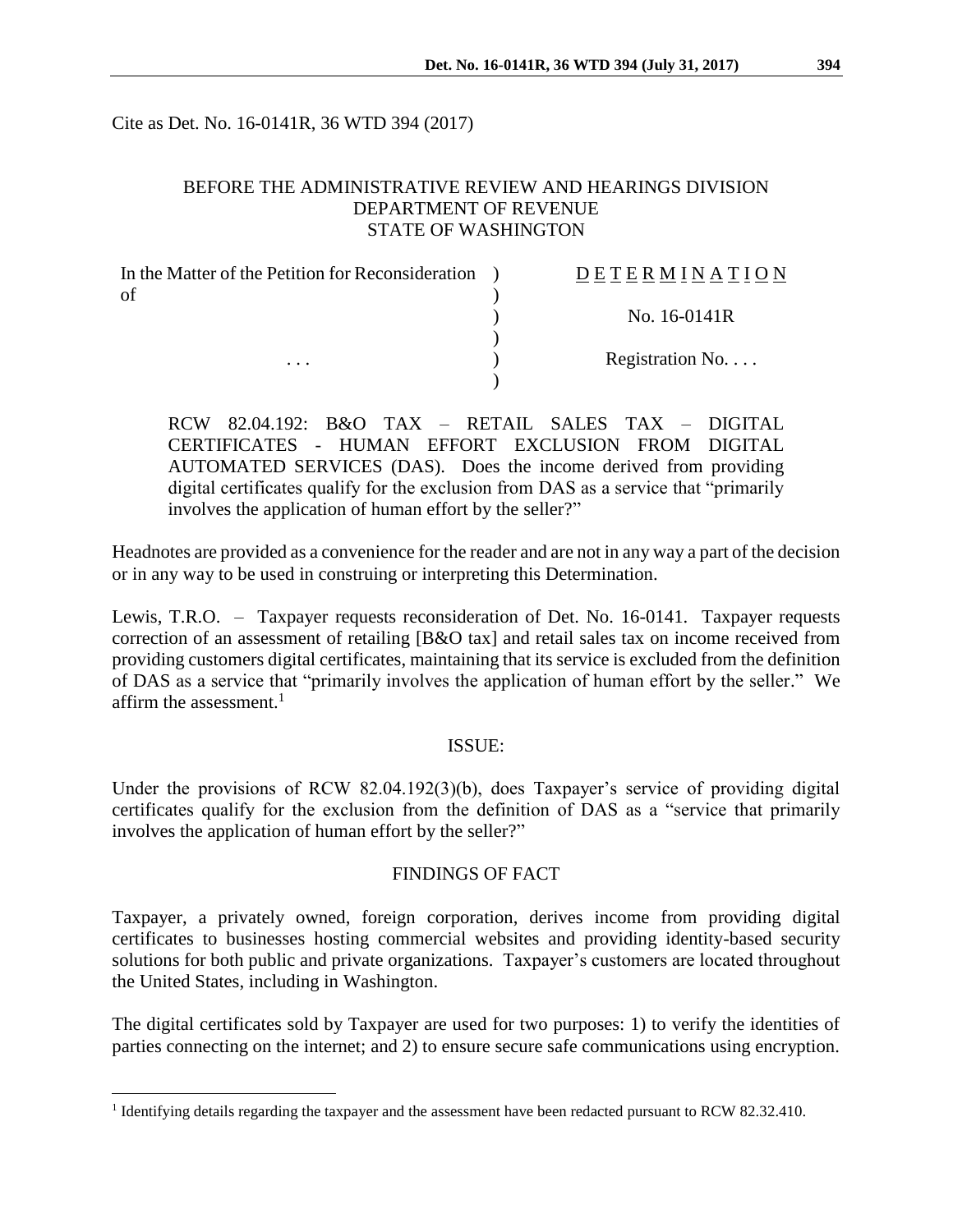A standard [secure sockets layer] (SSL) certificate includes information pertaining to the holder of the certificate and the issuing certificate authority (e.g., Taxpayer) such as the legal name of the holder, a unique serial number, the validity period of the certificate, and Taxpayer's digital signature of authenticity.

In order for Taxpayer to create and issue an SSL certificate, Taxpayer must verify the identity of each customer. This verification process takes place at both the initiation of a new service and upon the renewal of an existing subscription. For security purposes this process is not automated. Taxpayer's employees research and investigate each request, a process that on average can take anywhere from thirty minutes to an hour, vetting and collecting information to verify the identity of each customer. Taxpayer incurs a direct cost to perform this service, and it is necessary that this verification process take place in order to safeguard the public's trust for SSL certificates, as well as to ensure the legitimacy of Taxpayer's digital signature.

When Taxpayer updates the status of an SSL certificate, it conveys that change to third-party servers (e.g., Certificate Revocation Lists and Online Certificate Status Protocol) that contain master aggregate SSL certificate lists. These third-party servers report a valid or revoked status when a browser independently assesses the authenticity of a certificate during the "handshake" process described above. In sum, human effort is required to initially verify the identity of each customer; however, once the identification is made and the certificate is issued no additional personal human involvement is necessary by Taxpayer to assure the validity of Taxpayer's customers to Taxpayer's customers' customers.

The Department's Taxpayer Account Administrative Division reviewed selected records provided by Taxpayer for the period January 1, 2010, through December 2013. On March 17, 2015, the Department issued a \$ . . . assessment. The tax deficiency arose from the Department's conclusion that income from the sale of digital certificates is DAS, which are subject to the retailing B&O tax and retail sales tax classifications.

Taxpayer disagreed with the assessment. On April 14, 2015, Taxpayer filed a timely petition for correction of assessment. The petition maintained that Taxpayer's business activity qualifies for the exclusion from the definition of digital automated services for "any service that primarily involves the application of human effort by the seller." RCW 82.04.192(3)(b)(i) and WAC 458- 20-15503(303)(a).

Following an in-person hearing on April 13, 2016, the Department issued Det. No. 16-0141, which sustained the assessment. The determination explained that the assessment was sustained because:

During the in-person hearing held on February 10, 2015, the review officer made a request for documentation to support the claims made that the requirements of the "human effort" DAS exclusion were satisfied. That request was followed up by two subsequent emails to Taxpayer's representative requesting the promised documentation.<sup>2</sup> No documentation has been provided. Taxpayer has not met its burden of proving that it is eligible for the human effort exclusion from DAS referenced in RCW 82.04.192(3)(b) and Rule 15503(303)(a). Accordingly, the assessment is sustained.

 $\overline{a}$ 

<sup>2</sup> Emails were sent on March 8, 2016, and on March 21, 2016.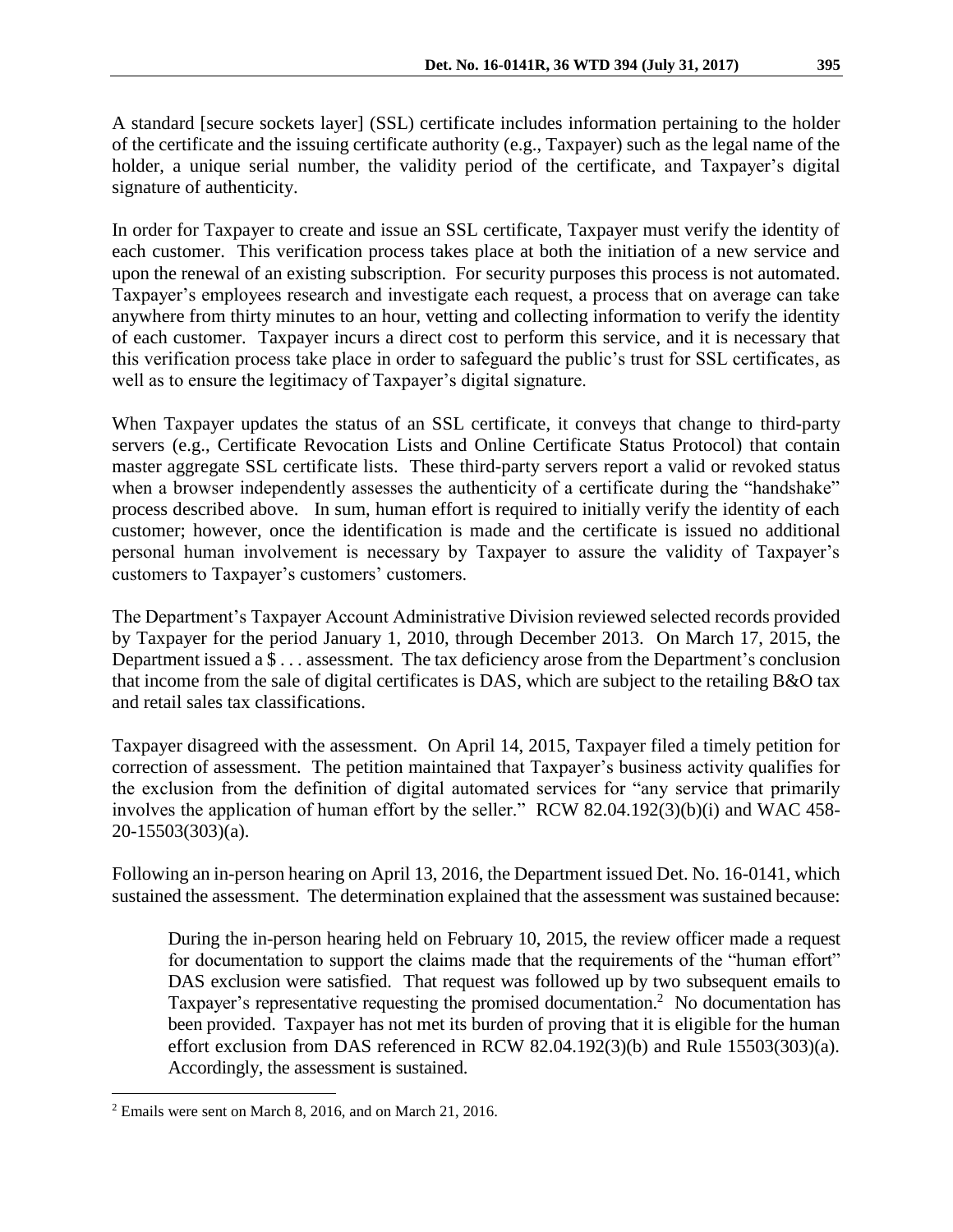On May 12, 2016, Taxpayer filed a petition requesting reconsideration of Det. No. 16-0141. Taxpayer reiterated that it qualified for the human effort exclusion. Taxpayer's petition explained that an [E]xcel workbook, entitled "…Trial Balances," has been provided to the Department by Taxpayer to substantiate the costs associated with human and automated effort:

#### **Cost**

 $\overline{a}$ 

The cost factor also weighs in favor of the costs of human effort being substantially more than the costs of the automated processes. In the ETA discussed above<sup>3</sup>, the direct costs of human effort include costs for salary, benefits, and unspecified "other direct human costs". [Taxpayer] employs a large number of developers, engineers, and other support staff who are essential to issuing, renewing, and revoking SSL certificates. [Taxpayer] incurs direct costs from the salaries and benefits provided to these employees. Conversely, direct automated costs associated with providing these services, such as amount paid for assets used directly in this process, are significantly less.

The [E]xcel workbook documents [Taxpayer's] costs and the associated G/L expense accounts. The workbook includes six tabs: a Profit & Loss statement for each of the tax years at issue, an Expense Balances tab, and an Expense Split tab. The Expense Split tab lists the G/L expense accounts. The accounts are organized into either "Human Efforts" or "Other." The Expense Balances tab includes G/L amounts (with the associated account code and name) for each tax year at issue. The G/L balances are shown as total (under "G/L Balance"). The balances are then allocated to human effort ("Human Efforts") and other expenses deemed to be automated services ("Other"). The total balance for each year ties to the sum of "total cost of revenues" and "total operating expenses" in the P&L statement tab for the respective year.

For example, cells D11 through D196 on the Expense Balance tab contain the G/L expense amounts for 2013. Cell D7 on the Expense Balances tab contains the total expense balance for all G/L accounts for 2013:  $\$\dots$  This amount ties to the sum of cells B15 and B29 on the P&L 2013 tab:  $\frac{6}{3}$ ... and  $\frac{6}{1}$ ... Each G/L expense amount is then allocated to human effort (cells F11 through F196) or other (cells H11 through H196). For 2013, the total expense associated with human effort is \$ . . . , and the total expense associated with nonhuman effort is  $\$\ldots$ .

Applying guidance of the above ETA, the cost percentage is determined by the amount of direct human effort costs divided by [Taxpayer's] total costs. For 2013, [Taxpayer's] costs percentage is  $\frac{1}{2}$ ...., or 79%. This percentage is calculated in cell F8 on the Expense Balances tab.

On average over all years at issue, [Taxpayer] spent 77% on salary, benefits, and other direct human efforts costs related to its employees performing certificate services. Thus, it is clear that the cost factor weighs in favor of finding that these services were performed using primarily human effort during the audit period.

<sup>&</sup>lt;sup>3</sup> Excise Tax Advisory ("ETA") 3189.2014, while specifically addressing the taxation of alarm monitoring is instructive in calculating the primarily human effort exception to the taxation of digitally automated services.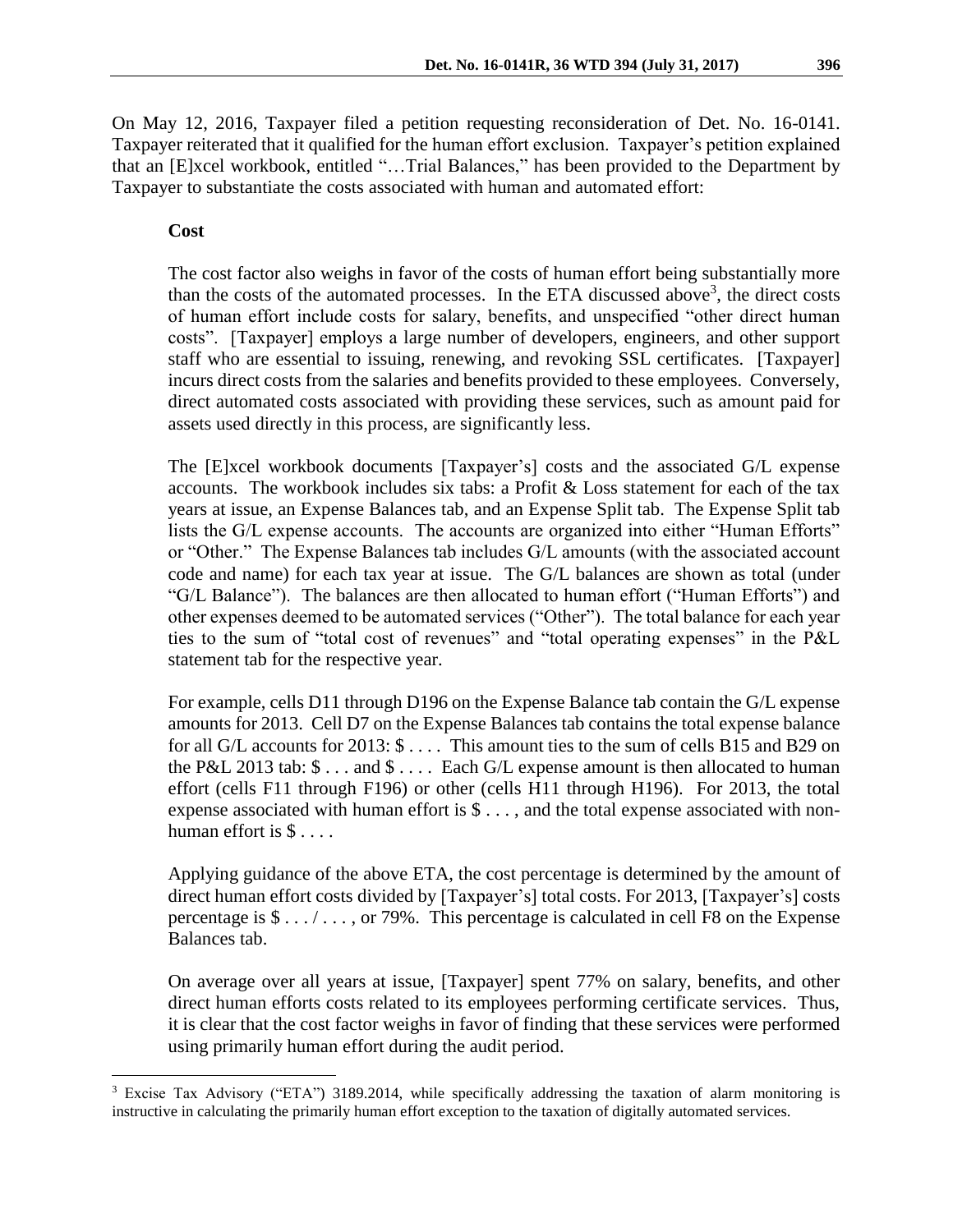## ANALYSIS:

DAS means any service transferred electronically that uses one or more software applications. RCW 82.04.192(3)(a). Under the provisions of RCW 82.04.050(8)(b) the term "sale at retail" or "retail sale" includes the sale of DAS to consumers:

A retail sale of digital goods, digital codes, or digital automated services under this subsection (8) includes any services provided by the seller exclusively in connection with the digital goods, digital codes, or digital automated services, whether or not a separate charge is made for such services.

Taxpayer does not dispute that it provides authentication and resolution services to its customers electronically through the means of software applications, which meets the definition of DAS in RCW 82.04.192(3)(a). Taxpayer's basis for relief is that its activity qualifies for the exclusion from the definition of DAS because it primarily involves the application of human effort.

Under the provisions of RCW 82.04.192(3)(b) DAS does not include:

"(i) Any service that primarily involves the application of human effort by the seller, and the human effort originated after the customer requested the service."

WAC 458-20-15503 ("Rule 15503"), explains the proof taxpayers need to provide to qualify for the human effort exclusion:

(303) Exclusions from the definition of digital automated service are:

(a) Services that require primarily human effort by the seller and the human effort originated after the customer requested the service. In this context, "primarily" means greater than fifty percent of the effort to perform the service involved human labor. To determine whether the fifty percent or greater threshold is satisfied, the average of the time and cost factors is considered. The time factor is determined by dividing the time spent to perform the human effort portion for customers by the total time spent performing the service. The cost factor is determined by dividing the direct costs incurred to perform the human effort portion for customers by the total direct costs incurred to perform the service. Direct costs of the human effort component include salaries, employee benefits and similar direct costs. Direct costs of the automated component include the cost of software, computers, hosting services and other similar direct costs. If the average of the time and cost factors is greater than fifty percent then the service requires primarily human effort and is not a digital automated service in which case the service will generally be subject to service and other activities B&O tax.

Taxpayer maintains that an analysis based on cost supports granting of the "human effort" exclusion, because the costs of human effort are significantly more than the costs of the automated processes. Both case law and Department precedent require that we narrowly construe the human effort exclusion contained in RCW 82.04.192(3)(b) and Rule 15503(303) (a). The burden rests with a taxpayer to prove they are eligible for an exclusion from taxation. On reconsideration,